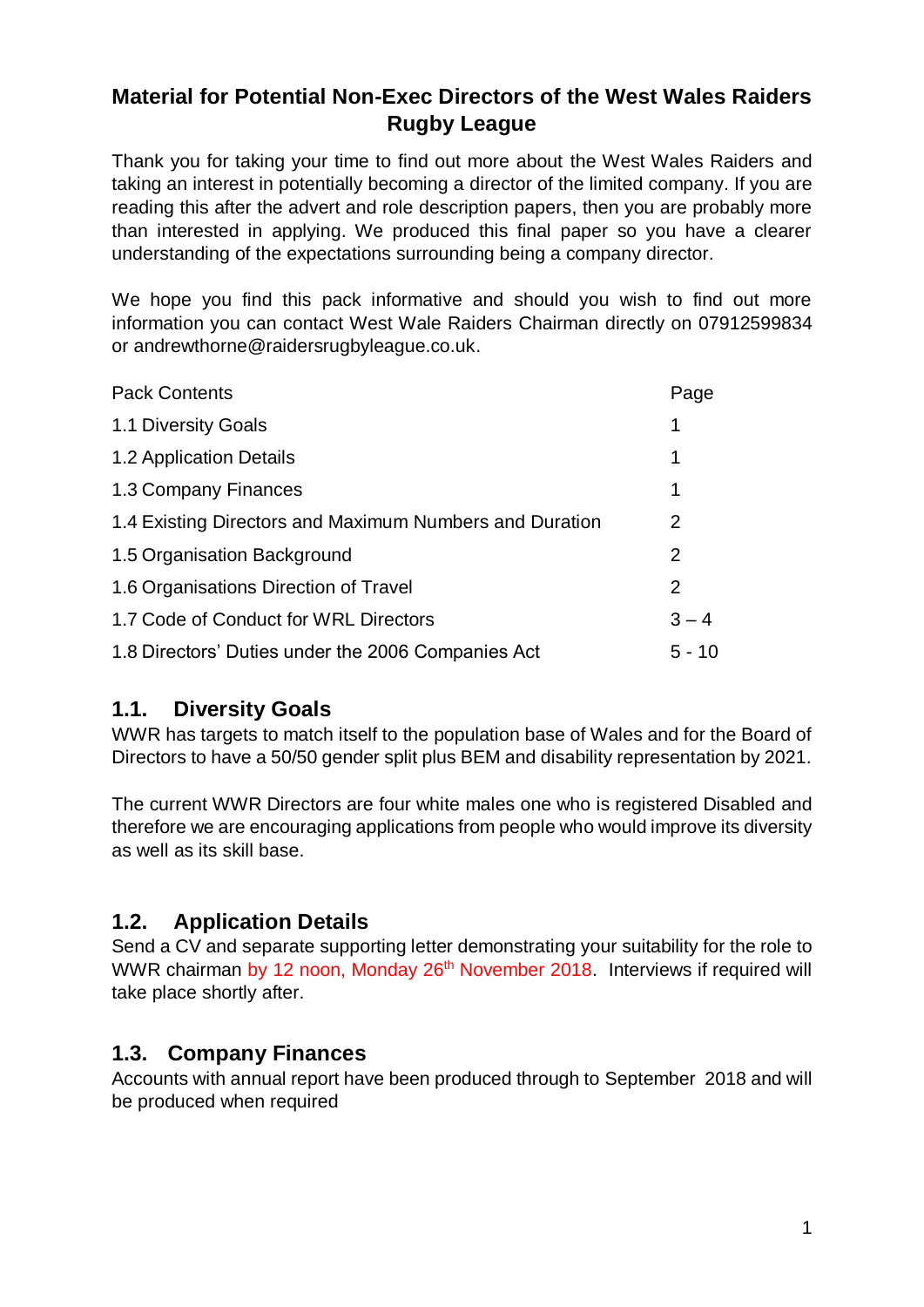# **1.4. Existing Directors & Maximum Numbers / Term Length**

Four listed directors of the company are Andrew Thorne (chairman), and Peter Tiffin (CEO), Aneurin Gravel and Ian Curzon (company share holders) All hold the role on a volunteer basis and as well as attending Board meetings and WWR Events

The other attendee at board meetings is the Director of Rugby Kim Williams, he is attending as a guests.

#### **1.5. Direction of Travel**

WWR current strategy ends September 2021. A new strategy and plan is being constructed. You will have opportunity to shape this.

# **1.6. Code of Conduct for Directors of Wales Rugby League Ltd**

- 1. As a director of West Wales Raiders, your behaviour and actions are governed by the provisions set out in this code of conduct. It is your responsibility to ensure that you are familiar with, and comply with, all the provisions of the code.
- 2. You should read this code together with, and act in accordance with, the relevant provisions prescribed in the Companies Act 2006 and the Articles of Association of WWR
- 3. You should observe this Code of Conduct whenever you conduct the business, or are present at a meeting, of the Board WWR;
	- a) whenever you act in the role to which were elected or appointed.
- 4. You should
	- a) carry out your duties and responsibilities without discrimination against any individual for any reason whether it be gender, race, disability, sexuality, age or religion:
	- b) show respect and consideration for others;
	- c) not use bullying behaviour or harass any person;
	- d) not do anything that compromises the impartiality of those who work for, or on behalf of WWR.
- 5. You should not disclose confidential information without the permission of the chairman.
- 6. You should not
	- a) conduct yourself in a manner that would bring WWR into disrepute;
	- b) make vexatious, malicious or frivolous complaints against anyone who works for, or on behalf of WWR.
- 7. You should not use or attempt to use your position improperly to confer on or secure for yourself, or any other person, an advantage or create or avoid for yourself, or any other person, a disadvantage.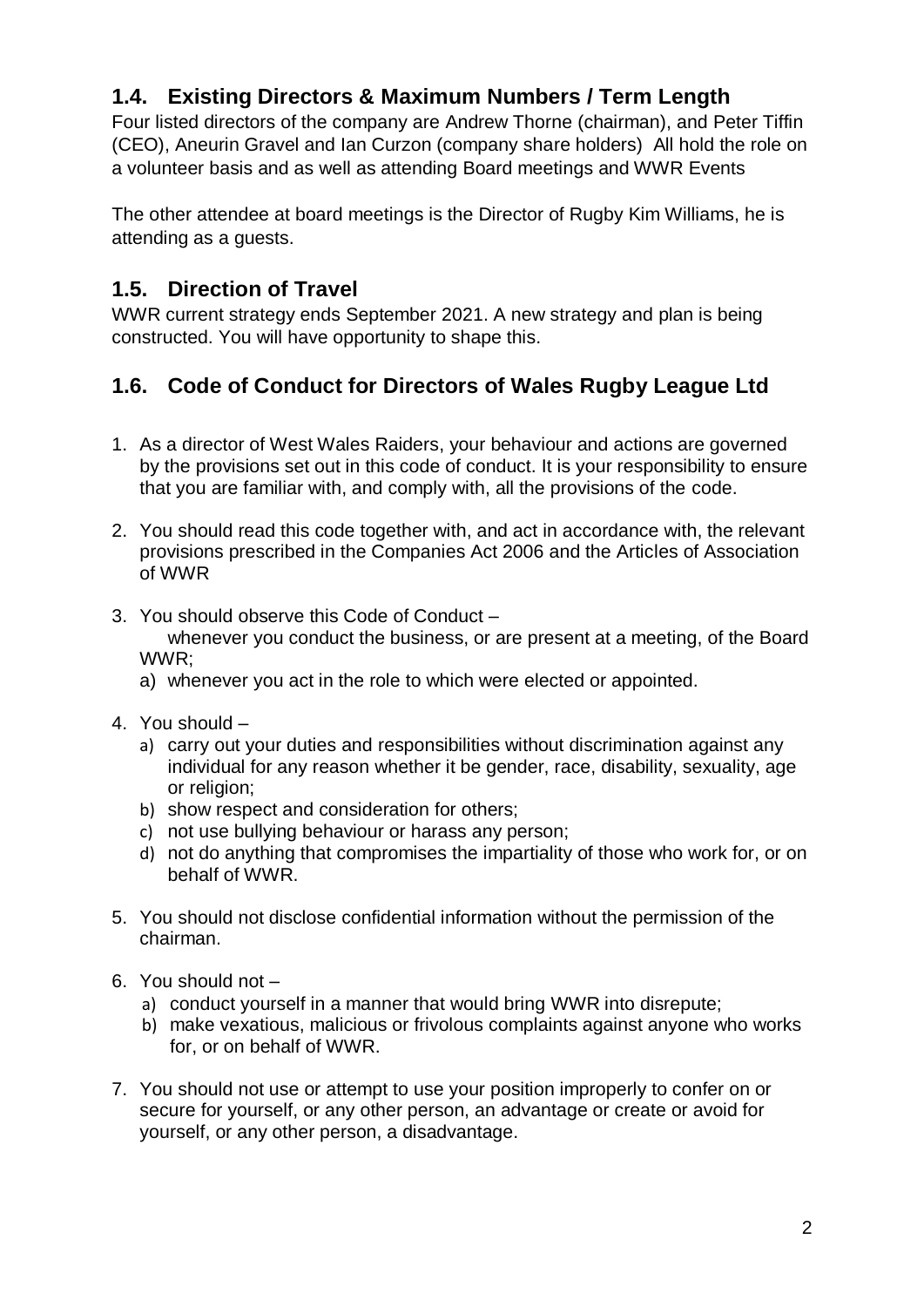- 8. You should
	- a) when participating in meetings or reaching decisions regarding the business of WWR, do so on the basis of merit and in the best interests of WWR;
	- b) give reasons for all such decisions;
	- c) accept and support all decisions made by the Board.
- 9. You should
	- a) observe the rules governing the claiming of expenses and allowances in connection with your duties as a director as detailed in the company's Articles of Association;
	- b) avoid accepting from anyone gifts, hospitality, or material benefits or services that might place you, or appear to place you, under an improper obligation;
	- c) act in accordance with the Bribery Act 2010 and WWR's bribery policy and not offer, promise or give an advantage to another person, intending that the person is rewarded for performing a relevant function improperly, nor request, accept or receive an advantage from another person as a reward for performing a relevant function improperly.
- 10.Where you have a personal interest in any business and you attend a meeting at which that business is considered, you should disclose orally to that meeting the existence and nature of that interest before the commencement of that consideration.
- 11.Where you have disclosed such an interest you should
	- a) not exercise a board function in relation to that business;
	- b) not seek to influence a decision about that business.
- 12.You should
	- a) attend the annual general meeting of WWR;
	- b) attend as many board meetings as possible;
	- c) inform the chair as soon as possible if you are unable to attend a meeting;
	- d) direct all comments at a meeting via the chair.
- 13.If a director fails to make two consecutive board meetings the chair has the right to issue a warning to that director. If the same director continues to be absent for two further meetings in the same calendar year the board shall decide, by vote of confidence, whether the director shall remain in, or be asked to step down from, their position.
- 14.The board may also, at any time during a board meeting, take a vote of confidence with regard to the conduct of a director. Should there be a vote of no confidence then the director should offer their resignation with immediate effect.
- 15.Where a director also holds the post of president or patron of WWR, their priority should be to act as a director.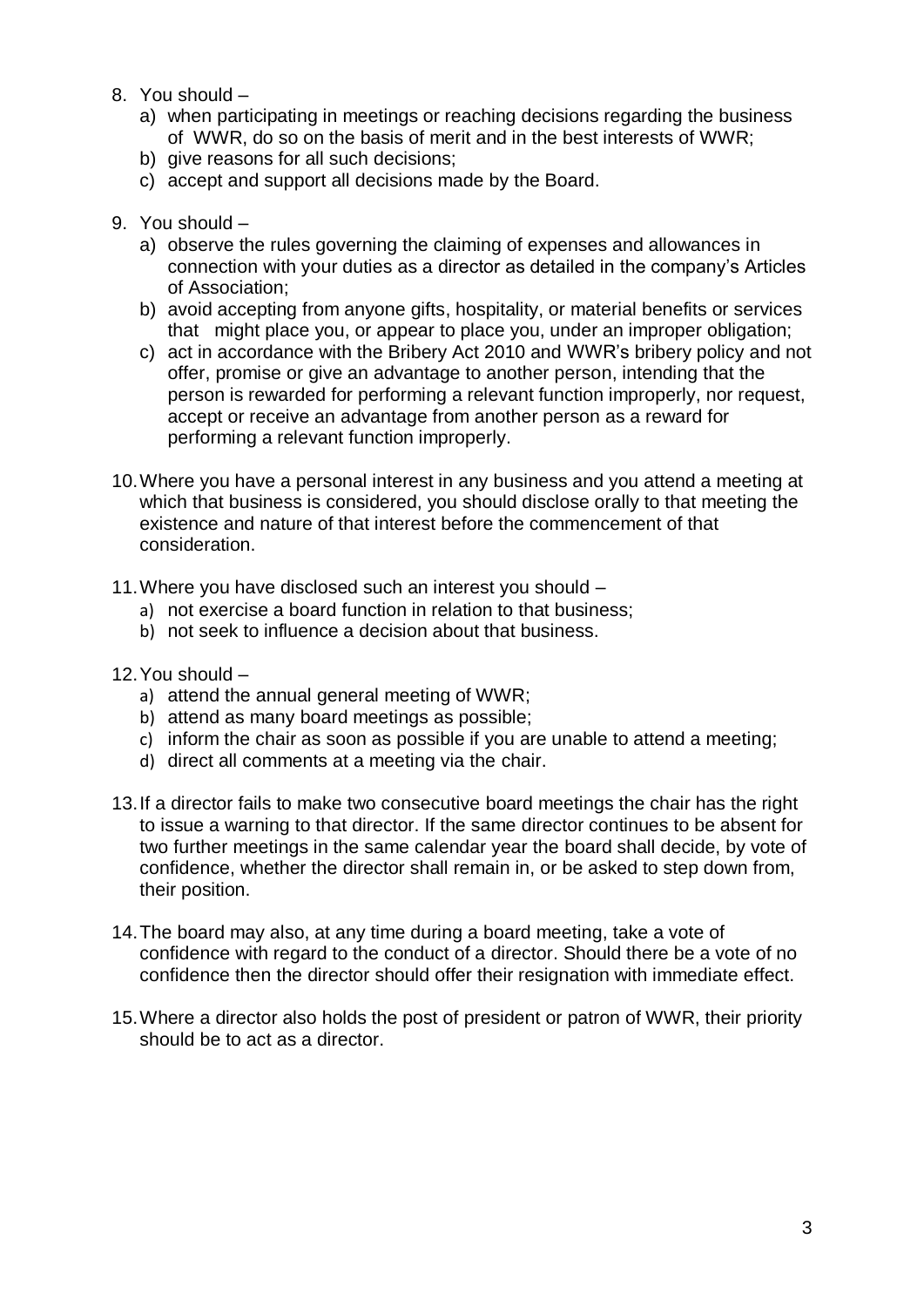# **1.8 Directors' Duties under the 2006 Companies Act**

#### **Directors' Responsibilities**

As a director of a limited company, you must:

- follow the company's rules, shown in its [articles of association](https://www.gov.uk/limited-company-formation/memorandum-and-articles-of-association)
- [keep company records](https://www.gov.uk/running-a-limited-company/company-and-accounting-records) and [report changes](https://www.gov.uk/running-a-limited-company/company-changes-you-must-report)
- [file your accounts and your company tax return](https://www.gov.uk/prepare-file-annual-accounts-for-limited-company/file-your-accounts-and-company-tax-return)
- tell other shareholders if you might personally benefit from a transaction the company makes
- pay [corporation tax](https://www.gov.uk/corporation-tax)
- [register for self assessment](https://www.gov.uk/log-in-file-self-assessment-tax-return) and [send a personal self assessment tax](https://www.gov.uk/self-assessment-tax-returns)  [return](https://www.gov.uk/self-assessment-tax-returns) every year

You can [hire other people](https://www.gov.uk/tax-help) to manage some of these things day-to-day (for example, an accountant) but you're still legally responsible for your company's records, accounts and performance.

# **You may be fined, prosecuted or [disqualified](https://www.gov.uk/company-director-disqualification) if you don't meet your responsibilities as a director.**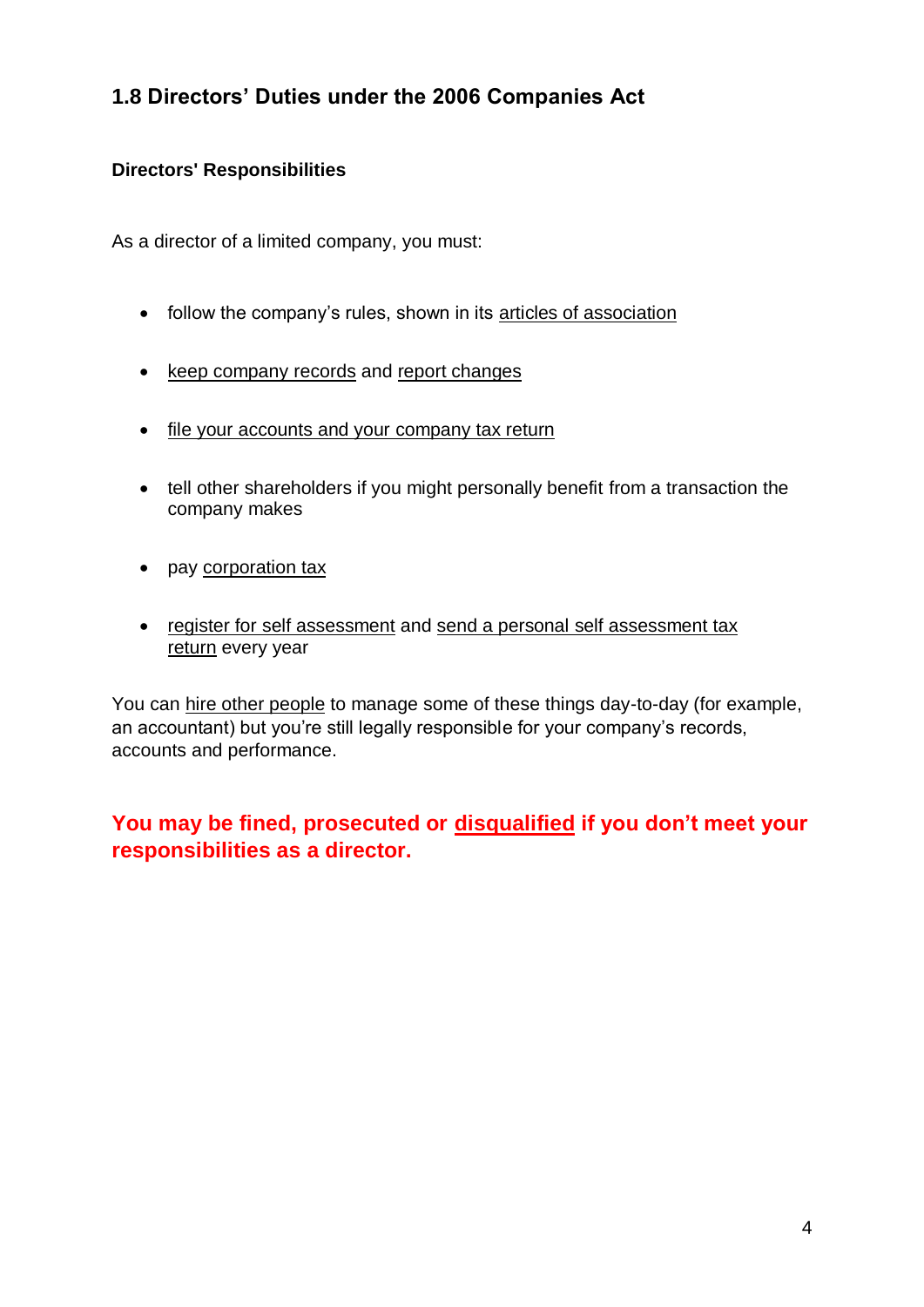#### **Background and General Duties of Directors under the Companies Act 2006**

Whilst an honour and a privilege to be a director of WWR, the law ensures there is a duty and responsibility placed upon directors.

In reality if you care about what you do, are diligent and an honest person then it is easy to stay on the right side of the law.

Being a WWR director should not be seen as scary or stressful and you will be joining a strong team of good people who have the best interest of the sport and its players.

These notes are based on the current law as brought in by the Companies Act 2006.

Chapter 2 of Part 10 of the Companies Act 2006 (2006 Act) sets out the seven general duties as follows:

- 1. To act within powers.
- 2. To promote the success of the company.
- 3. To exercise independent judgment.
- 4. To exercise reasonable care, skill and diligence.
- 5. To avoid conflicts of interest.
- 6. Not to accept benefits from third parties.
- 7. To declare an interest in a proposed transaction or arrangement.

*Who are the duties owed by?* The general duties will apply to all the directors of a company. The 2006 Act makes no distinction between executive and non-executive directors.

*Who are the duties owed to?* The duties are owed to the company. Only the company will be able to enforce them.

*Duration:* Certain aspects of the duty to avoid conflicts of interest and the duty not to accept benefits from third parties will continue to apply after a person ceases to be a director. The duty not to accept benefits from third parties will continue to apply as regards things done or omitted by him or her before he or she ceased to be a director.

*Cumulative duties:* Where more than one duty applies in a given case, the directors must comply with each applicable duty. For example, the duty to promote the success of the company will not authorise directors to breach their duty to act within their powers, even if they consider that action would be most likely to promote the success of the company.

*Relationship between the duties and the company's constitution:* Companies may, through their articles, go further than the statutory duties by placing more onerous requirements on their directors (for example, by requiring shareholder authorisation of the remuneration of the directors), however, the articles may not dilute the duties except to the extent permitted by specific sections. The WW articles do not impose any special additional duties.

#### **The Seven Duties**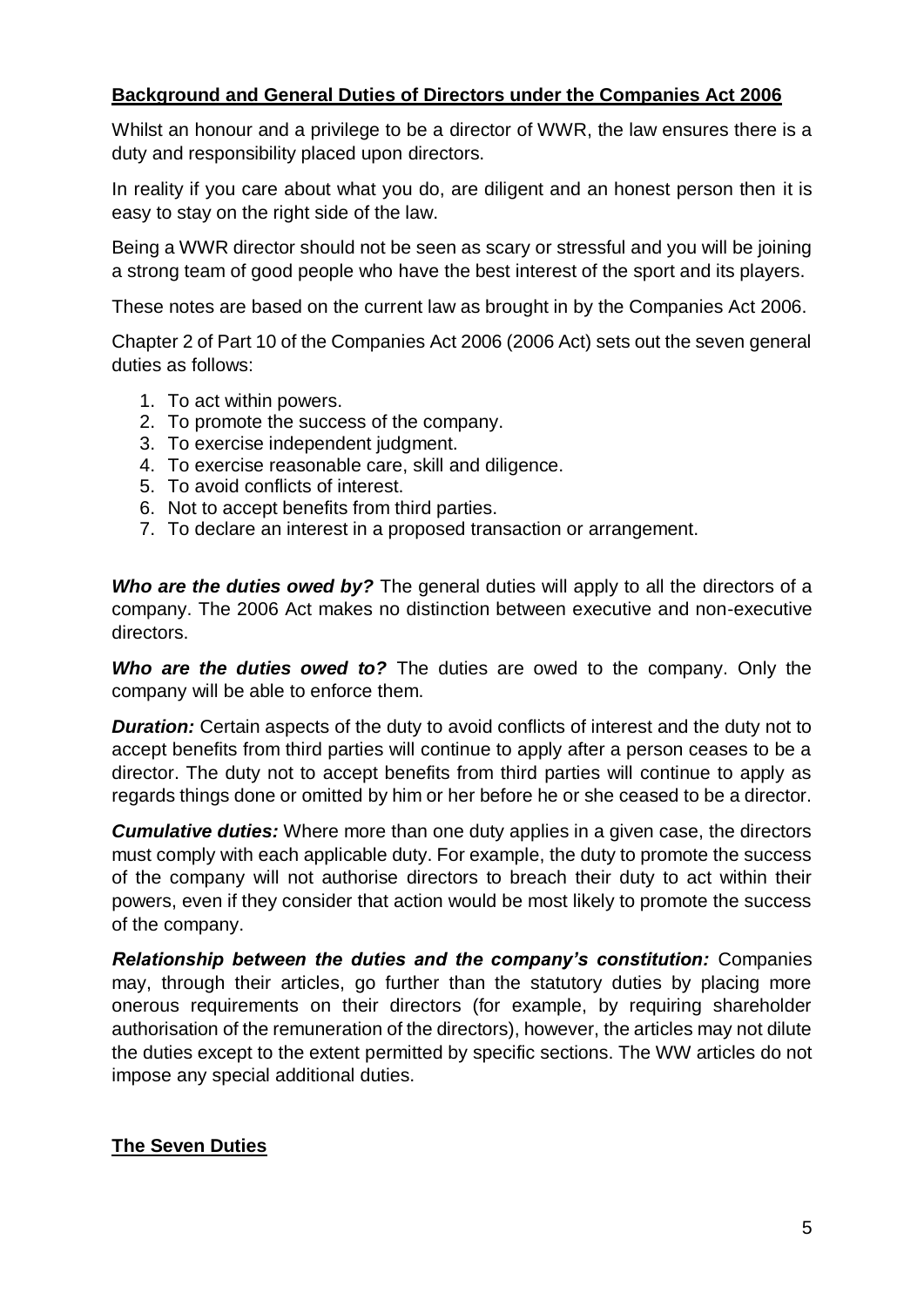**1. Duty to "act within powers" (section 171 of the Act):** A director must act in accordance with the company's constitution and must only exercise his or her powers for their proper purpose. All directors should be well versed with their Articles of Association.

**2. Duty to "promote the success of the company" (section 172)** A director must act in the way he considers, in good faith, would be most likely to promote the success of the company for the benefit of its members as a whole (section 172(1)). In so doing, the director must have regard (among other matters) to:

- The likely consequences of any decision in the long term.
- The interests of the company's employees.
- The need to foster the company's business relationships with suppliers, customers and others.
- The impact of the company's operations on the community and the environment.
- The desirability of the company maintaining a reputation for high standards of business conduct.
- The need to act fairly as between the members of the company.

Where the company's purposes consist of or include purposes other than for the benefit of its members, the director must act in the way he or she considers, in good faith, would be most likely to achieve those purposes. Companies are therefore free to adopt other purposes in their constitutions.

It should be noted that:

The duty will apply to all decisions made by a director, not merely formal decisions made by the whole board.

The obligation to have regard to the listed factors is clearly subordinate to the overarching duty to promote the success of the company for the benefit of its members as a whole. However, the obligation to have regard to at least the listed factors, in carrying out the overarching duty, is mandatory.

The list of factors is not exhaustive - directors should have regard to other matters relevant to the duty to promote the success of the company.

In having regard to the listed factors, the duty to exercise reasonable care, skill and diligence (section 174) will apply. In some cases, to satisfy the duty, it may be necessary to seek expert advice.

One of the stated purposes of the annual business review (see below) is to help members assess how the directors have performed their duty under section 172. Stakeholders may examine the review to assess whether the directors have complied with the duty.

**3. Duty to "exercise independent judgment" (section 173):** This duty codifies the principle of law under which directors must exercise their powers independently, without subordinating their powers to the will of others, whether by delegation or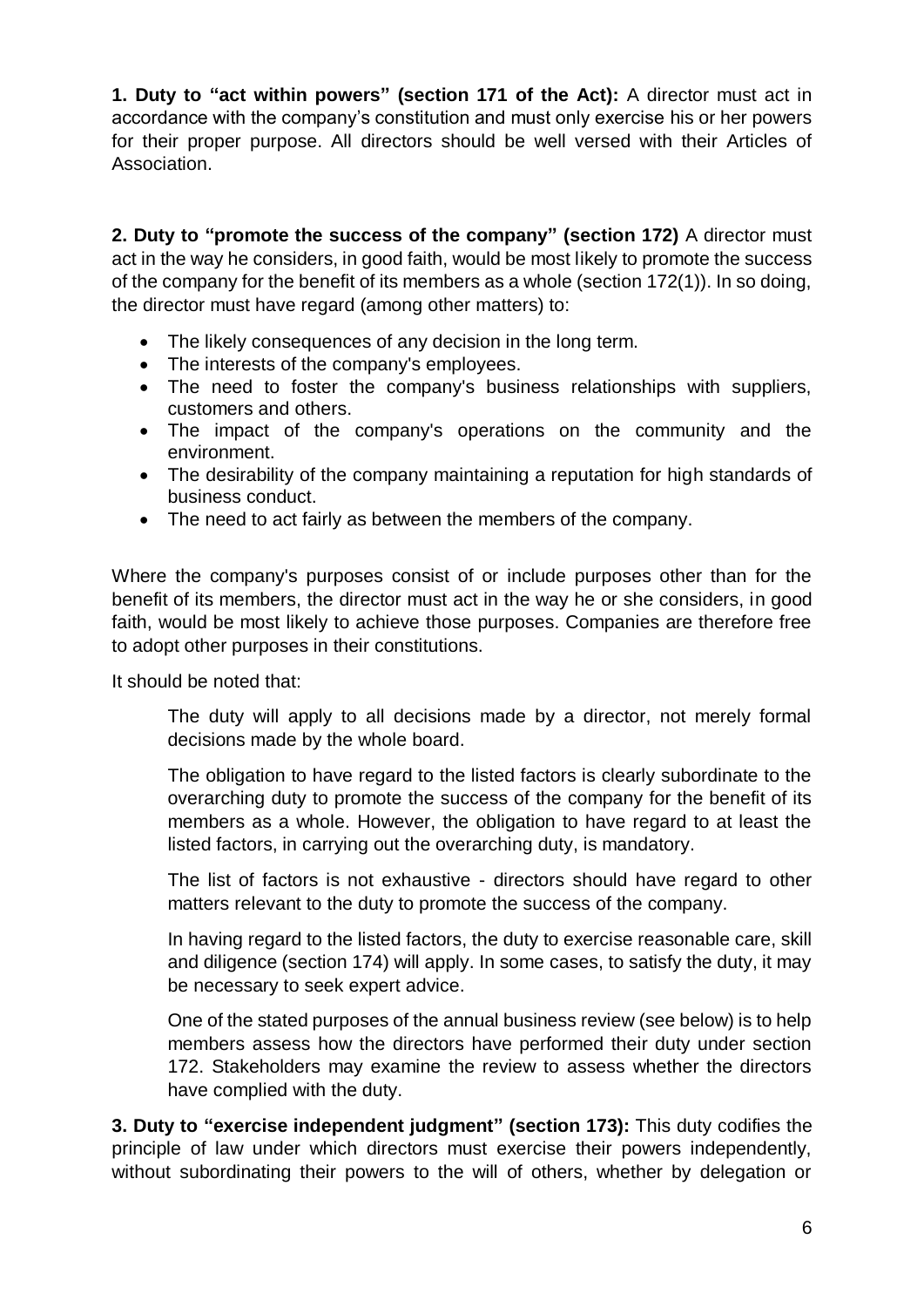otherwise (unless authorised by or under the constitution to do so such as to specialist committees). The government has said that this duty will not prevent directors relying on advice, as long as the directors exercise their own judgment in deciding whether or not to follow the advice.

**4. Duty to "exercise reasonable care, skill and diligence" (section 174):** A director must exercise the care, skill and diligence which would be exercised by a reasonably diligent person with both:

The general knowledge, skill and experience that may reasonably be expected of a person carrying out the functions carried out by the director in relation to the company (the "objective" test).

The general knowledge, skill and experience that the director actually has (the "subjective" test).

So, at a minimum, a director must display the knowledge, skill and experience set out in the objective test, but where a director has specialist knowledge, the higher subjective standard must be met. In applying the test regard must be had to the functions of the particular director, including his or her specific responsibilities and the circumstances of the company.

**5. Duty to "avoid conflicts of interest" (section 175):** Section 175 replaced the noconflict rule applying to directors, under which a director must not, without the company's consent, place himself or herself in a position where there is a conflict, or possible conflict, between the duties he or she owes the company and either his or her personal interests or other duties he or she owes to a third party.

Under section 175, a director must avoid situations in which he or she has or can have a direct or indirect interest that conflicts with, or may conflict with, the company's interests. That applies, in particular, to the exploitation of property, information or opportunity, and whether or not the company could take advantage of the property, information or opportunity.

Section 175 does not apply to a conflict of interest arising in relation to a transaction or arrangement with the company, as that is covered by sections 177 and 182.

The duty in section 175 will not be infringed:

If the situation cannot reasonably be regarded as likely to give rise to a conflict of interest. If authorisation has been given by directors who are genuinely independent (in the sense that they have no direct or indirect interest in the transaction): In the case of a private company formed on or after 1 October 2008, authorisation may be given unless the company's constitution prevents such authorisation.

Board authorisation will only be effective if the required quorum is met without counting the director in question or any other interested director and if the conflicted directors have not participated in the taking of the decision or if the decision would have been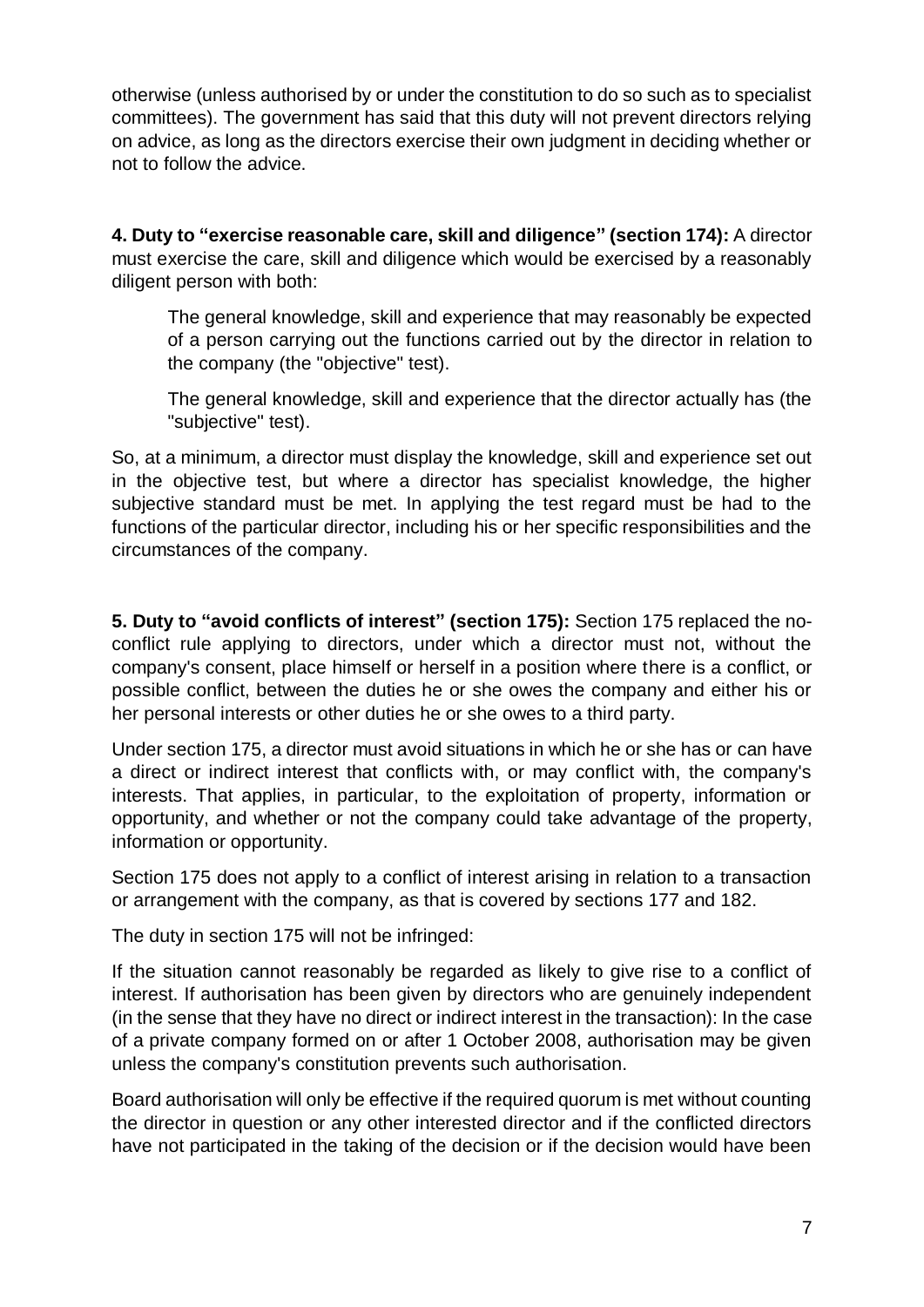valid without the participation of the conflicted directors. (Board authorisation is not permitted in respect of the acceptance of benefits from third parties (section 176).)

The duty to avoid conflicts of interest will continue to apply after a person ceases to be a director as regards the exploitation of any property, information or opportunity of which he or she became aware when he or she was a director.

**6. Duty "not to accept benefits from third parties" (section 176):** prohibits the exploitation of the position of director for personal benefit. Directors must not accept any benefit (including a bribe) from a third party which is conferred because of his or her being a director or his or her doing or not doing anything as a director.

The duty will not be infringed if the acceptance of the benefit cannot reasonably be regarded as likely to give rise to a conflict of interest. Benefits conferred by the company, its holding company or subsidiaries, and benefits received from a person who provides the director's services to the company, are excluded.

The duty will continue to apply after a person ceases to be a director in relation to things done or omitted by him or her before he or she ceased to be a director.

**7. Duty to "declare interest in proposed transaction or arrangement with the company" (section 177):** Directors must declare to the other directors the nature and extent of any interest, direct or indirect, in a proposed transaction or arrangement with the company. The director need not be a party to the transaction for the duty to apply. An interest of another person in a contract with the company may require the director to make a disclosure under this duty, if the other person's interest amounts to a direct or indirect interest on the part of the director.

The declaration must be made before the company enters into the transaction or arrangement.

Where a declaration of interest proves to be, or becomes inaccurate or incomplete, a further declaration must be made, if the company has not yet entered into the transaction or arrangement when the director becomes, or should reasonably have been, aware of the inaccuracy or incompleteness.

No declaration will be required where the director is not aware of his or her interest or where the director is not aware of the transaction or arrangement, but directors will be treated as being aware of matters of which they ought reasonably to be aware.

No declaration will be required if the interest cannot reasonably be regarded as likely to give rise to a conflict of interest, if the other directors are already aware of it, or if it concerns the terms of the director's service contract which have been (or are to be) considered at a board meeting or board committee.